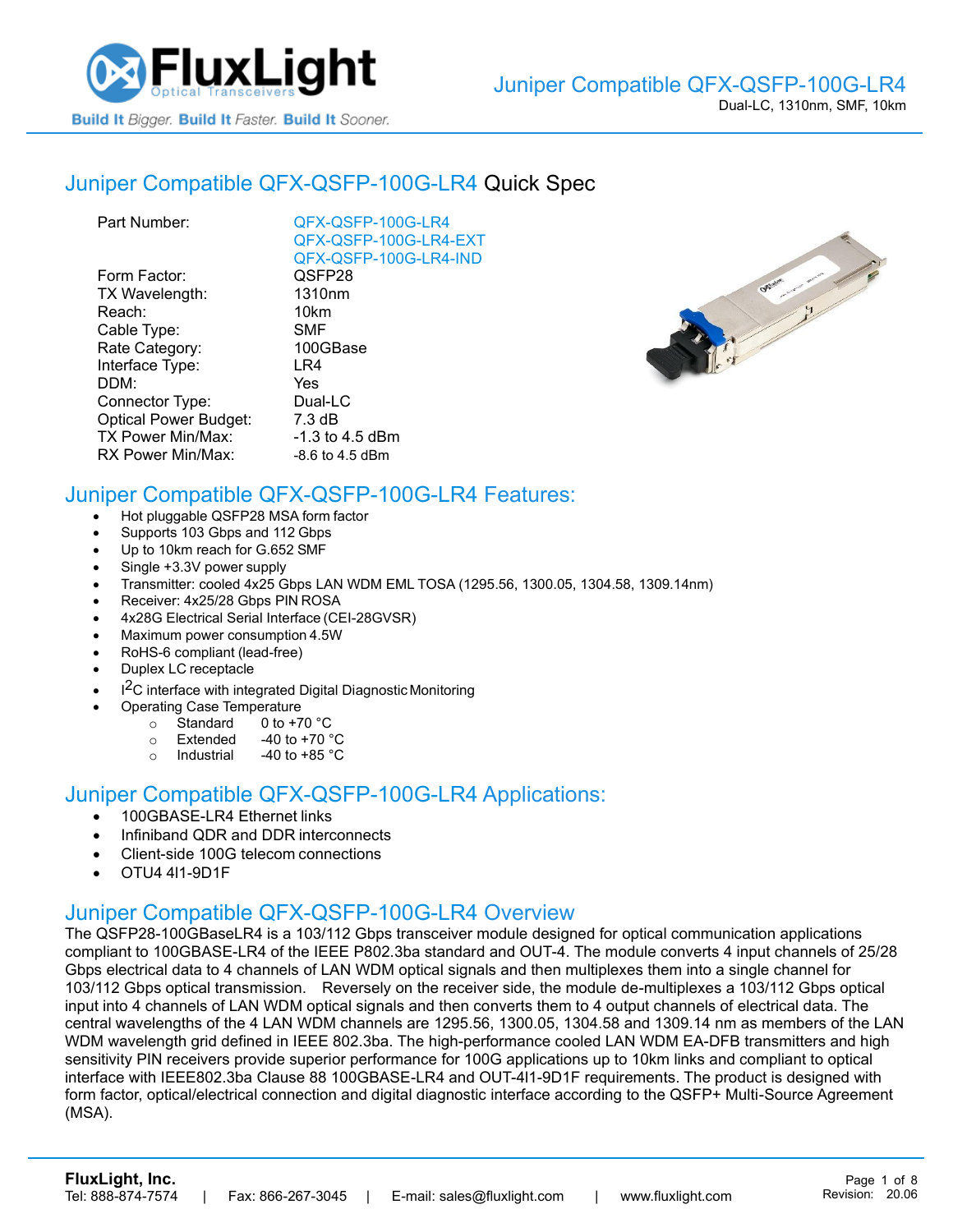

# Absolute Maximum Ratings

| <b>Parameter</b>                         | <b>Symbol</b> | <b>Min</b> | <b>Max</b> | <b>Unit</b> |
|------------------------------------------|---------------|------------|------------|-------------|
| Storage Temperature                      | Ts            | -40        | $+85$      | ℃           |
| <b>Operating Case Temp (Standard)</b>    | <b>TOP</b>    | 0          | 70         | °C          |
| <b>Operating Case Temp (Extended)</b>    | <b>TOP</b>    | $-40$      | 70         | °C          |
| <b>Operating Case Temp (Industrial)</b>  | <b>TOP</b>    | -40        | 85         | °C          |
| Power Supply Voltage                     | Vcc           | $-0.5$     | 3.6        | V           |
| Relative Humidity (non-<br>condensation) | <b>RH</b>     | 5          | 85         | %           |

# Recommended Operating Conditions

| <b>Parameter</b>            | <b>Symbol</b> | <b>Min</b> | <b>Typ</b> | <b>Max</b> | <b>Unit</b> |
|-----------------------------|---------------|------------|------------|------------|-------------|
| <b>Power Supply Voltage</b> | Vcc           | 3.135      | 3.3        | 3.465      | V           |
| Data Rate, each Lane        |               |            | 25.78125   |            | Gb/s        |
| Control Input Voltage High) |               | 2          |            | <b>Vcc</b> | V           |
| Control Input Voltage Low   |               | 0          |            | 0.8        |             |
| Link Distance with G.652    | D             |            |            | 10         | km          |

# Recommended Power Supply Filter

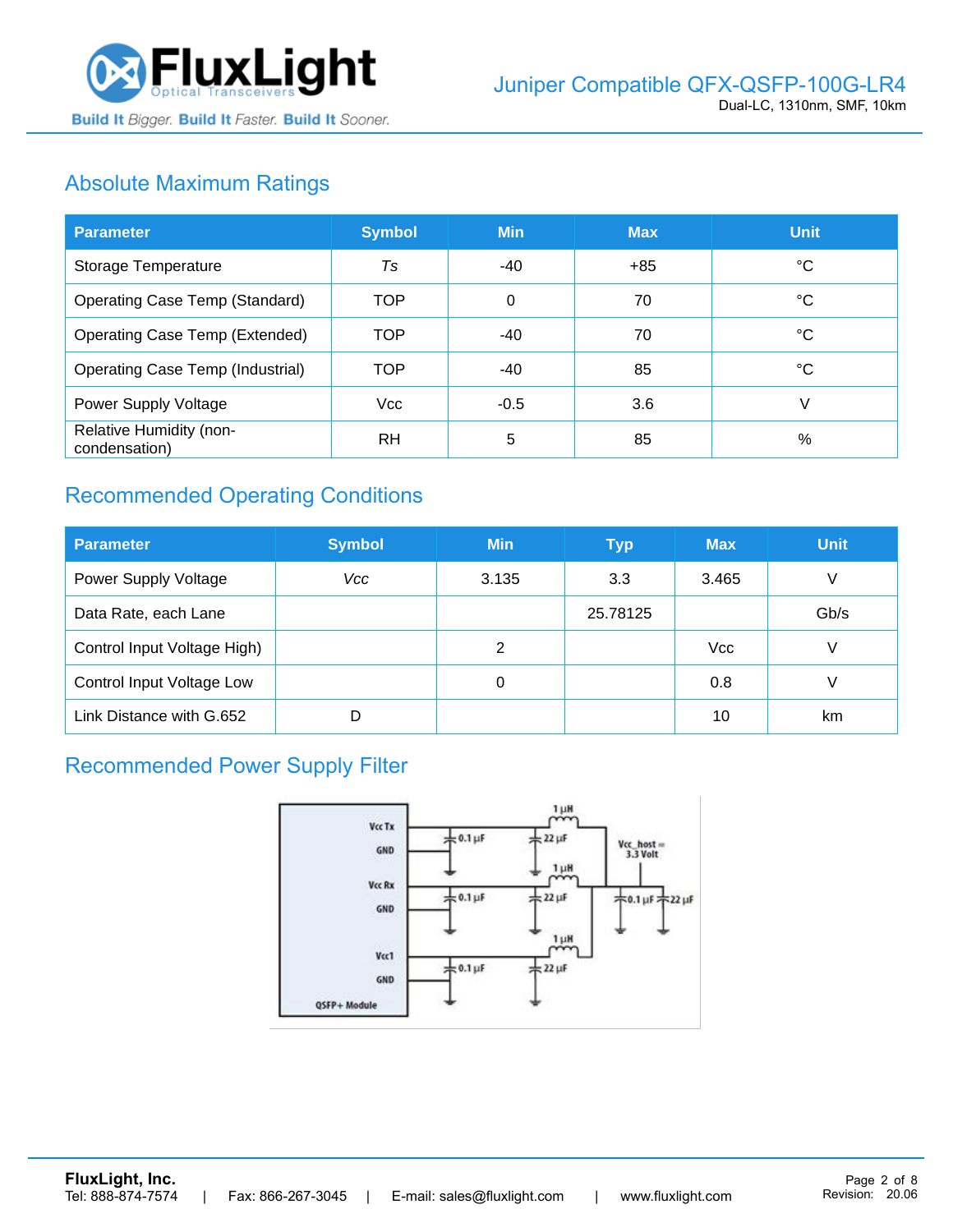

# Electrical Characteristics

| Parameter                | Symbol | Min | <b>Typ</b> | Max  | Unit |
|--------------------------|--------|-----|------------|------|------|
| <b>Power Consumption</b> |        | ۰   |            | 4.5  | W    |
| <b>Supply Current</b>    | ICC    |     |            | 1.21 |      |

### Electrical Characteristics-Transmitter (each lane)

| Parameter                           | Symbol | Min | $\overline{\mathsf{T}}\mathsf{y}\mathsf{p}$ | Max  | Unit |
|-------------------------------------|--------|-----|---------------------------------------------|------|------|
| Differential Input Voltage<br>Swing | Vin.pp | 150 |                                             | 1200 | mVpp |
| Differential Input<br>Impedance     | Zin    | 85  | 100                                         | 115  | 77   |

## Electrical Characteristics-Receiver

| Parameter                               | Symbol  | Min | Typ | Max  | Unit |
|-----------------------------------------|---------|-----|-----|------|------|
| Differential Output Voltage<br>Swing    | Vout.pp | 200 |     | 1100 | mVpp |
| <b>Differential Output</b><br>Impedance | Zout    | 85  | 100 | 115  | ohm  |

### Optical Characteristics

| Parameter       | Symbol | Min     | <b>Typ</b> | <b>Max</b> | Unit |
|-----------------|--------|---------|------------|------------|------|
| Lane Wavelength | LO     | 1294.53 | 1295.56    | 1296.59    |      |
|                 | L1     | 1299.02 | 1300.05    | 1301.09    |      |
|                 | L2     | 1303.54 | 1304.58    | 1305.63    | nm   |
|                 | LЗ     | 1308.09 | 1309.1     | 1310.19    |      |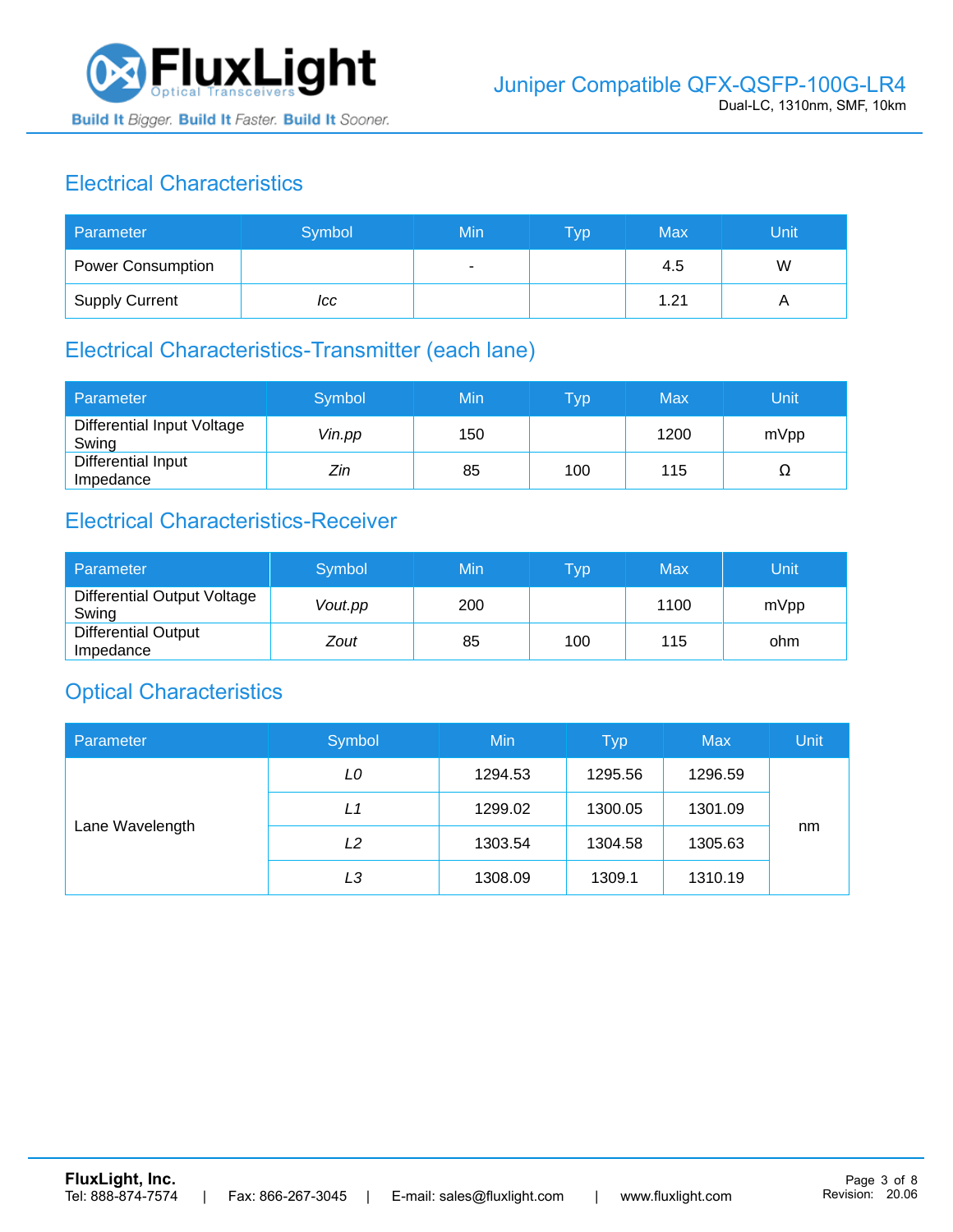

## Optical Characteristics-Transmitter (100GBase-LR4 operation)

| Parameter                                          | Symbol      | <b>Min</b>                           | <b>Typ</b> | <b>Max</b> | <b>Unit</b> | <b>Notes</b> |
|----------------------------------------------------|-------------|--------------------------------------|------------|------------|-------------|--------------|
| Signaling Speed per Lane                           | BR.         |                                      | 25.78      |            | Gbps        |              |
| Side-mode Suppression Ratio                        | <b>SMSR</b> | 30                                   |            |            | dB          |              |
| <b>Total Average Launch Power</b>                  | PT          |                                      |            | 10.5       | dBm         |              |
| Average Launch Power (each<br>Lane)                | PAVG        | $-4.3$                               |            | 4.5        | dBm         |              |
| <b>Optical Modulation Amplitude</b><br>(each Lane) | <b>POMA</b> | $-1.3$                               |            | 4.5        | dBm         |              |
| <b>Extinction Ratio</b>                            | ER          | 4                                    |            |            | dВ          |              |
| <b>Optical Return Loss Tolerance</b>               | TOL         |                                      |            | 20         | dB          |              |
| Eye Mask {X1, X2, X3, Y1, Y2,<br>Y3                |             | IEEE 802.3 Clause 88<br>100GBase-LR4 |            |            |             |              |
| Average Launch Power OFF<br>(each Lane)            | Poff        |                                      |            | $-30$      | dBm         |              |

#### Optical Characteristics-Receiver (100GBase-LR4 operation)

| Parameter                                | Symbol      | <b>Min</b> | <b>Typ</b> | <b>Max</b> | Unit            | <b>Notes</b> |
|------------------------------------------|-------------|------------|------------|------------|-----------------|--------------|
| Signaling Speed per Lane                 | <b>BR</b>   |            | 25.78      |            | Gbps            |              |
| <b>Total Average Receive Power</b>       |             |            |            | 10.5       | dBm             |              |
| Average Power at Receiver,<br>each Lane  |             | $-10.6$    |            | 4.5        | dBm             |              |
| Receive Power (OMA) (each<br>Lane)       |             |            |            | 4.5        | dBm             |              |
| Receiver Sensitivity (OMA),<br>each Lane | <b>SEN</b>  |            |            | $-8.6$     | d <sub>Bm</sub> |              |
| <b>LOS Assert</b>                        | <b>LOSA</b> |            | $-26$      |            | d <sub>Bm</sub> |              |
| <b>LOS Deassert</b>                      | <b>LOSD</b> |            | $-11.6$    |            | d <sub>Bm</sub> |              |
| <b>LOS Hysteresis</b>                    | LOSH        | 0.5        |            |            | dB              |              |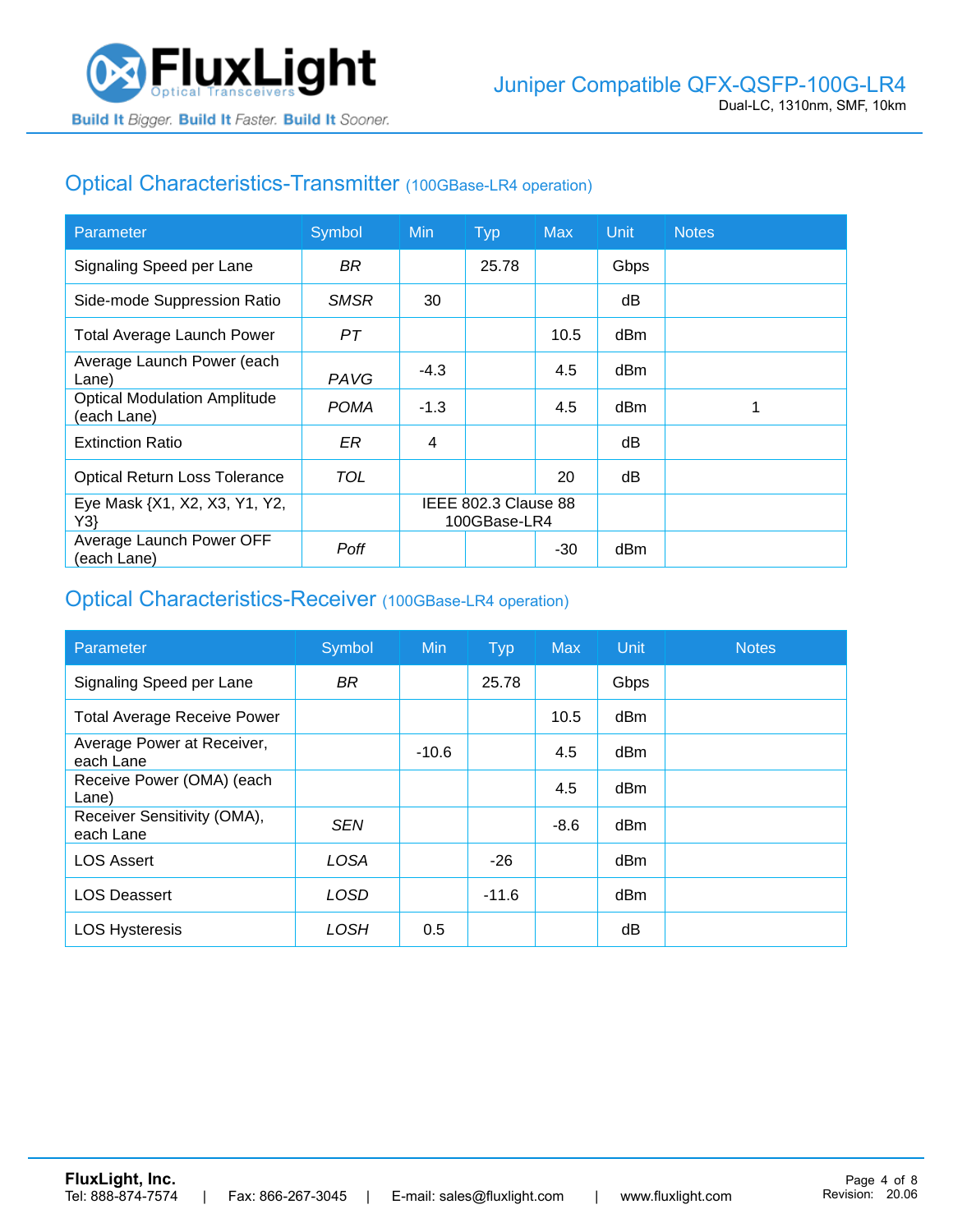

## Optical Characteristics-Transmitter (OTU-4 operation)

| <b>Parameter</b>                                    | <b>Symbol</b> | <b>Min</b>        | <b>Typ</b> | <b>Max</b> | <b>Unit</b> | <b>Notes</b> |
|-----------------------------------------------------|---------------|-------------------|------------|------------|-------------|--------------|
| Signaling Speed per Lane                            | BR.           |                   | 27.95      |            | Gbps        |              |
| Side-mode Suppression Ratio                         | <b>SMSR</b>   | 30                |            |            | dB          |              |
| <b>Total Average Launch Power</b>                   | PT            |                   |            | 10.5       | dBm         |              |
| Average Launch Power (each Lane)                    | PAVG          | $-2.5$            |            | 2.9        | dBm         |              |
| Difference in Launch Power between<br>any two Lanes |               |                   |            |            |             |              |
| (OMA)                                               | Ptx, diff     |                   |            | 5          | dB          |              |
| <b>Extinction Ratio</b>                             | ER            | $\overline{7}$    |            |            | dB          |              |
| <b>Optical Return Loss Tolerance</b>                | <b>TOL</b>    |                   |            | 20         | dB          |              |
| <b>Transmitter Reflectance</b>                      | RT.           |                   |            | $-12$      | dB          |              |
| Eye Mask {X1, X2, X3, Y1, Y2, Y3}                   |               | G.959.1 Compliant |            |            |             | 2            |
| Average Launch Power OFF (each<br>Lane)             | Poff          |                   |            | $-30$      | dBm         |              |

Note: Transmitter optical characteristics are measured with a single mode fiber.

### Optical Characteristics-Receiver (OTU4 operation)

| <b>Parameter</b>                                     | <b>Symbol</b> | <b>Min</b> | <b>Typ</b> | <b>Max</b> | <b>Unit</b> | <b>Notes</b> |
|------------------------------------------------------|---------------|------------|------------|------------|-------------|--------------|
| Signaling Speed per Lane                             | BR            |            | 27.95      |            | Gbps        |              |
| Damage Threshold (each Lane)                         | THd           | 4.5        |            |            | dBm         | 3            |
| <b>Total Average Receive Power</b>                   |               |            |            | 10.5       | dBm         |              |
| Average Power at Receiver, each<br>Lane              |               | $-8.6$     |            | 2.9        | dBm         |              |
| Stressed Receiver Sensitivity, each<br>Lane          |               |            |            | $-8.6$     | dBm         | 4            |
| Difference in Receive Power between<br>any two Lanes | Prx, diff     |            |            | 5.5        | dB          |              |
| <b>LOS Assert</b>                                    | LOSA          |            | $-25$      |            | dBm         |              |
| <b>LOS Deassert</b>                                  | LOSD          |            | $-11.6$    |            | dBm         |              |
| <b>LOS Hysteresis</b>                                | <b>LOSH</b>   | 0.5        |            |            | dB          |              |
| <b>Optical Return Loss</b>                           | ORL           |            |            | $-26$      | dB          |              |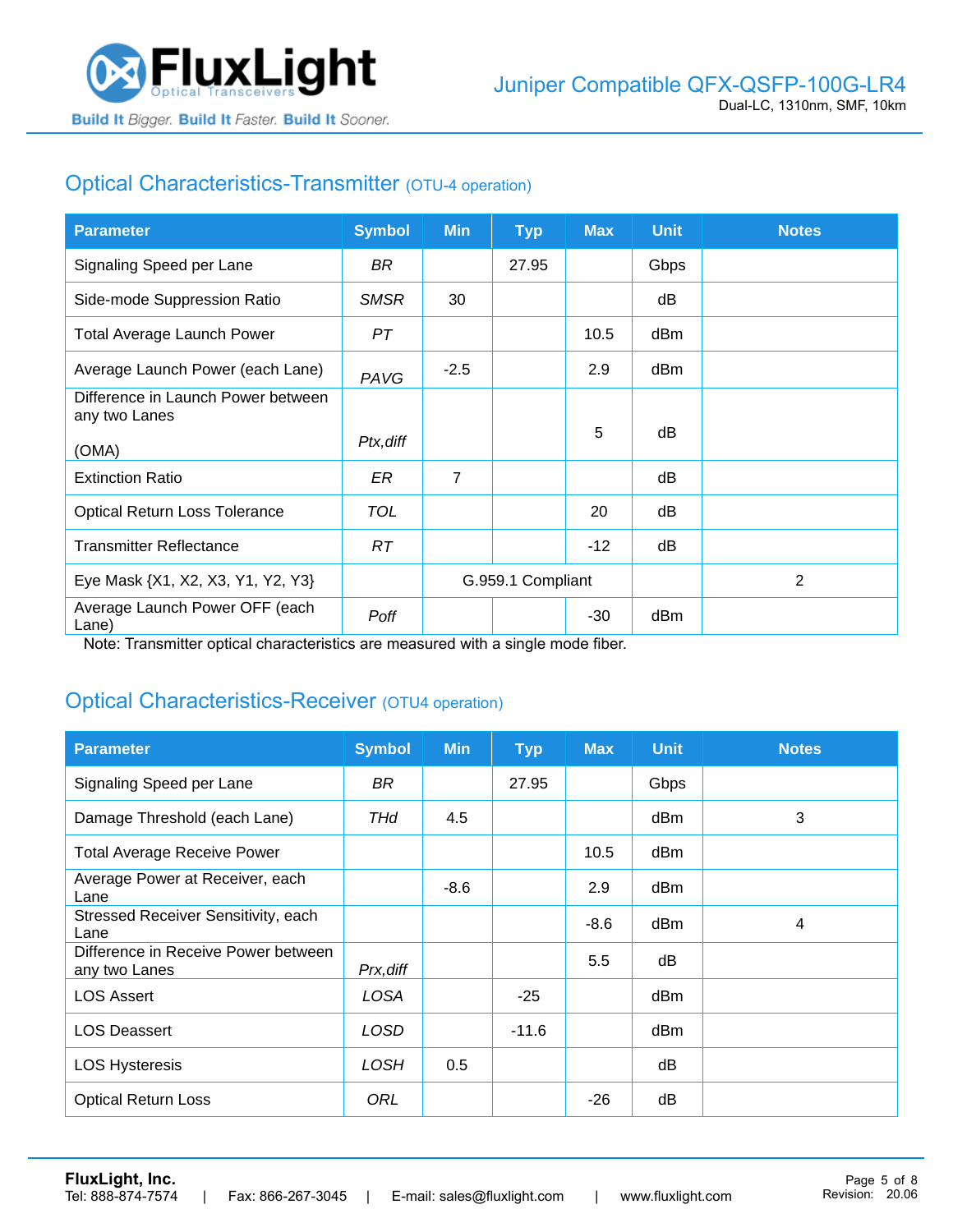

# Digital Diagnostic Functions

The following digital diagnostic characteristics are defined over the normal operating conditions unless otherwise specified.

| Parameter                                  | Symbol         | Min    | <b>Typ</b> | <b>Max</b>     | Unit   | <b>Notes</b>                        |
|--------------------------------------------|----------------|--------|------------|----------------|--------|-------------------------------------|
| Temperature monitor absolute<br>error      | <b>DMITEMP</b> | -3     |            | 3              | deg. C | Over operating<br>temperature range |
| Supply voltage monitor absolute<br>error   | <b>DMIVCC</b>  | $-0.1$ |            | 0.1            | V      | Over Full operating<br>range        |
| Channel RX power monitor<br>absolute error | DMIRX_CH       | $-2$   |            | 2              | dB     |                                     |
| Channel Bias current monitor               | DMIIbias_CH    | $-10%$ |            | 10%            | mA     |                                     |
| Channel TX power monitor<br>absolute error | DMITX_CH       | $-2$   |            | $\mathfrak{p}$ | dB     |                                     |

### PIN Assignment and Function Definitions

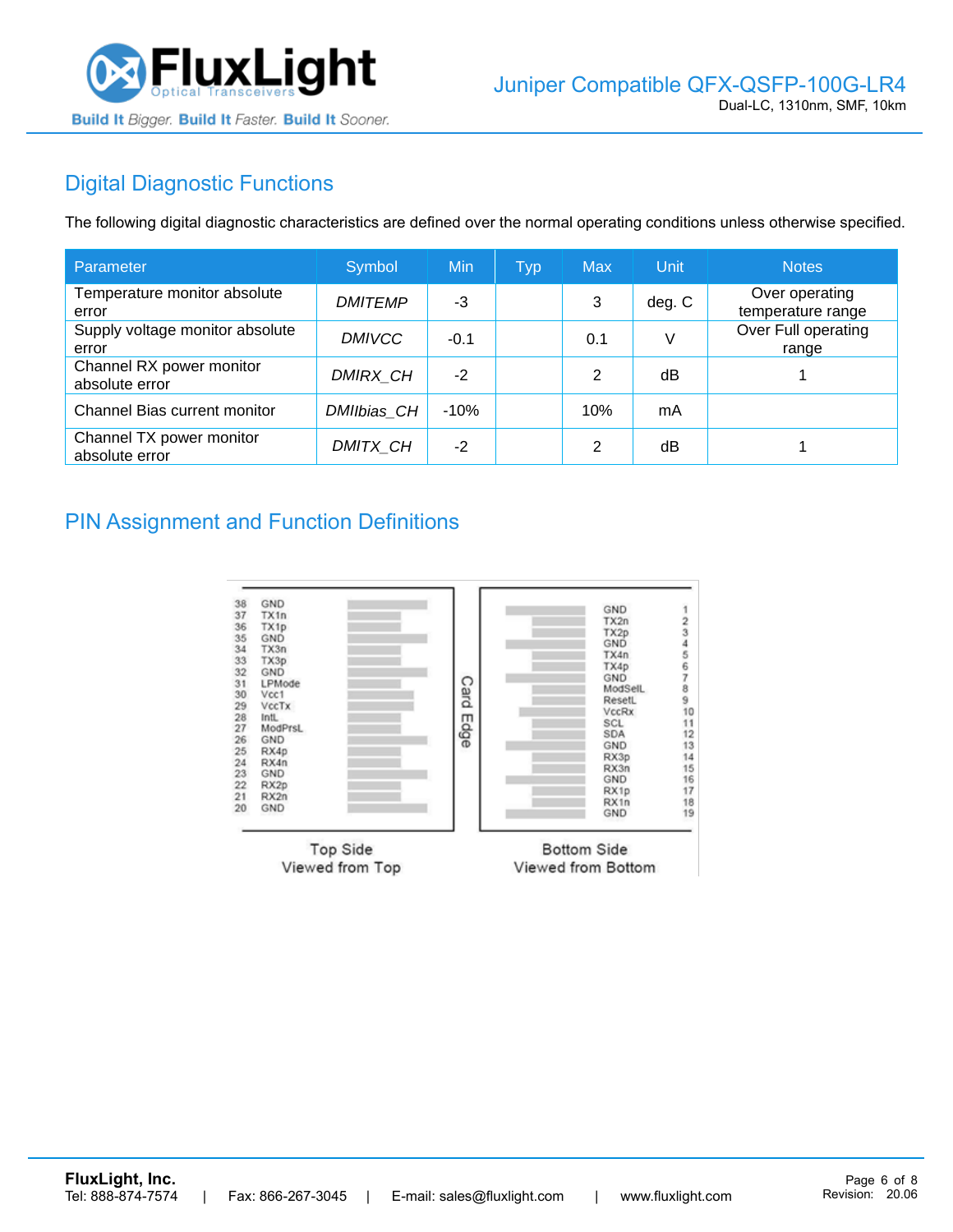

#### PIN Definition

| <b>PIN</b>   | <b>Signal Name</b> | <b>Description</b>                             |
|--------------|--------------------|------------------------------------------------|
| $\mathbf{1}$ | GND                | Ground (1)                                     |
| 2            | Tx2n               | CML-I Transmitter 2 Inverted Data Input        |
| 3            | Tx2p               | CML-I Transmitter 2 Non-Inverted Data Input    |
| 4            | <b>GND</b>         | Ground (1)                                     |
| 5            | Tx4n               | CML-I Transmitter 4 Inverted Data Input        |
| 6            | Tx4p               | CML-I Transmitter 4 Non-Inverted Data Input    |
| 7            | <b>GND</b>         | Ground (1)                                     |
| 8            | ModSelL            | <b>LVTLL-I Module Select</b>                   |
| 9            | ResetL             | <b>LVTLL-I Module Reset</b>                    |
| 10           | <b>VCCRx</b>       | +3.3V Power Supply Receiver (2)                |
| 11           | SCL                | LVCMOS-I/O 2-Wire Serial Interface Clock       |
| 12           | <b>SDA</b>         | LVCMOS-I/O 2-Wire Serial Interface Data        |
| 13           | <b>GND</b>         | Ground (1)                                     |
| 14           | Rx3p               | CML-O Receiver 3 Non-Inverted Data Output      |
| 15           | Rx3n               | CML-O Receiver 3 Inverted Data Output          |
| 16           | <b>GND</b>         | Ground (1)                                     |
| 17           | Rx1p               | CML-O Receiver 1 Non-Inverted Data Output      |
| 18           | Rx1n               | CML-O Receiver 1 Inverted Data Output          |
| 19           | <b>GND</b>         | Ground (1)                                     |
| 20           | <b>GND</b>         | Ground (1)                                     |
| 21           | Rx2n               | <b>CML-O Receiver 2 Inverted Data Output</b>   |
| 22           | Rx2p               | CML-O Receiver 2 Non-Inverted Data Output      |
| 23           | <b>GND</b>         | Ground (1)                                     |
| 24           | Rx4n               | CML-O Receiver 4 Inverted Data Output          |
| 25           | Rx4p               | CML-O Receiver 4 Non-Inverted Data Output      |
| 26           | <b>GND</b>         | Ground (1)                                     |
| 27           | ModPrsL            | Module Present                                 |
| 28           | IntL               | Interrupt                                      |
| 29           | <b>VCCTx</b>       | +3.3V Power Supply Transmitter (2)             |
| 30           | VCC1               | +3.3V Power Supply                             |
| 31           | LPMode             | <b>LVTLL-I Low Power Mode</b>                  |
| 32           | <b>GND</b>         | Ground (1)                                     |
| 33           | Tx3p               | CML-I Transmitter 3 Non-Inverted Data Input    |
| 34           | Tx3n               | <b>CML-I Transmitter 3 Inverted Data Input</b> |
| 35           | <b>GND</b>         | Ground (1)                                     |
| 36           | Tx1p               | CML-I Transmitter 1 Non-Inverted Data Input    |
| 37           | Tx1n               | CML-I Transmitter 1 Inverted Data Input        |
| 38           | <b>GND</b>         | Ground (1)                                     |

Notes:

1. All Ground (GND) are common within the QSFP+ module and all module voltages are referenced to this potential unless noted otherwise. Connect these directly to the host board signal common ground plane.

2. VccRx, Vcc1 and VccTx are the receiving and transmission power suppliers and shall be applied concurrently. The connector pins are each rated for a maximum current of 500mA.